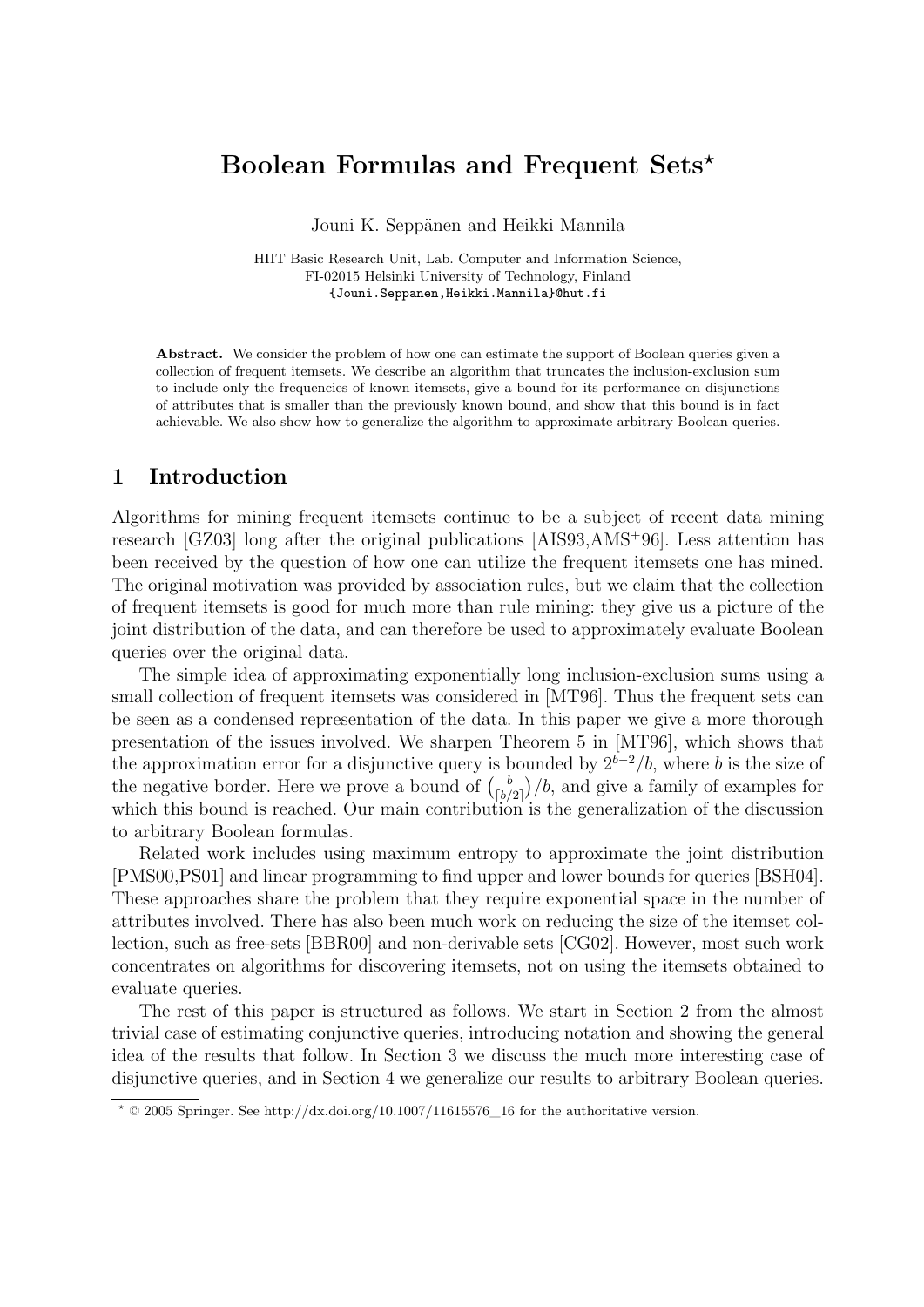## **2 Conjunction of attributes**

The goal of this section is to introduce our notation and the basic task in a simple setting. Throughout the paper, we will denote by U a set of *attributes* or *items*, and by r a *binary relation* over U: that is, r is a multiset of *tuples*  $T \subset U$ . *Itemsets* are arbitrary subsets of U, denoted by X or Y. We will denote by  $q(X)$  the fraction of tuples in r that are equal to X, and call this quantity the *exact frequency* of X. By contrast, the *frequency*  $f(X)$  is the fraction of tuples that contain all attributes in  $X$ . Thus

$$
f(X) = \sum_{Y \supset X} g(X).
$$

An itemset is called *frequent* if its frequency is at least a predefined threshold  $\sigma$ . The collection of  $\sigma$ -frequent itemsets is denoted  $\mathcal{F}_{\sigma}$ . As is well known, this collection is *downward closed*: given itemsets  $X \subset Y \in \mathcal{F}_{\sigma}$ , we have  $X \in \mathcal{F}_{\sigma}$ . We will in general denote by  $\mathcal F$  an arbitrary downward closed collection of itemsets.

The task that we are interested in is estimating the result of a *Boolean query*  $\varphi$ . For now, we let  $\varphi$  be simply a conjunction of attributes: let  $C \subset U$  be any itemset, and let

$$
\varphi = \bigwedge C = \bigwedge_{A \in C} A.
$$

We say that a tuple  $T \in r$  *supports*  $\varphi$ , denoted  $T \models \varphi$ , if T includes every attribute in the query. The *frequency* of the query  $f(\varphi)$  is the fraction of tuples in r that support  $\varphi$ . In the case of conjunctions, one sees immediately that a tuple T supports  $\varphi$  if and only if  $C \subset T$ , and thus the frequency of the query  $\varphi$  is equivalent to the frequency of the itemset C.

We can now present the task APPROXIMATE QUERY( $\mathcal{F}_{\sigma}$ ,  $\varphi$ ): given the collection  $\mathcal{F}_{\sigma}$ of frequent itemsets, and a Boolean query  $\varphi$ , find an estimate  $\hat{f}(\varphi)$  that should be close to  $f(\varphi)$ . Any solution to this task will be evaluated on its worst-case accuracy, i.e., how far from the actual frequency it can be. The measure of accuracy that we will use is the maximum absolute value of the error  $e(\varphi) = f(\varphi) - \tilde{f}(\varphi)$ .

It is of course easy to come up with a simple and fairly accurate solution, which we name TRUNCATE SUM (for reasons that will become clear later):  $\hat{f}(\varphi) = f(C)$  if  $C \in \mathcal{F}_{\sigma}$ , otherwise  $\hat{f}(\varphi) = 0$ . Again, C is the set of attributes in the conjunction  $\varphi$ . If  $C \in \mathcal{F}_{\sigma}$ , we have  $\hat{f}(\varphi) = f(\varphi)$  and therefore  $e(\varphi) = 0$ . Otherwise, we know that  $0 \leq f(C) < \sigma$ , which implies that  $|e(\varphi)| \leq \sigma$ . Thus our bound for the maximum absolute error is  $\sigma$ . We have shown the following result:

**Proposition 1.** For a conjunction of attributes  $\varphi$ , TRUNCATE SUM *yields results to* Approximate Query *that have maximal absolute error* σ*.*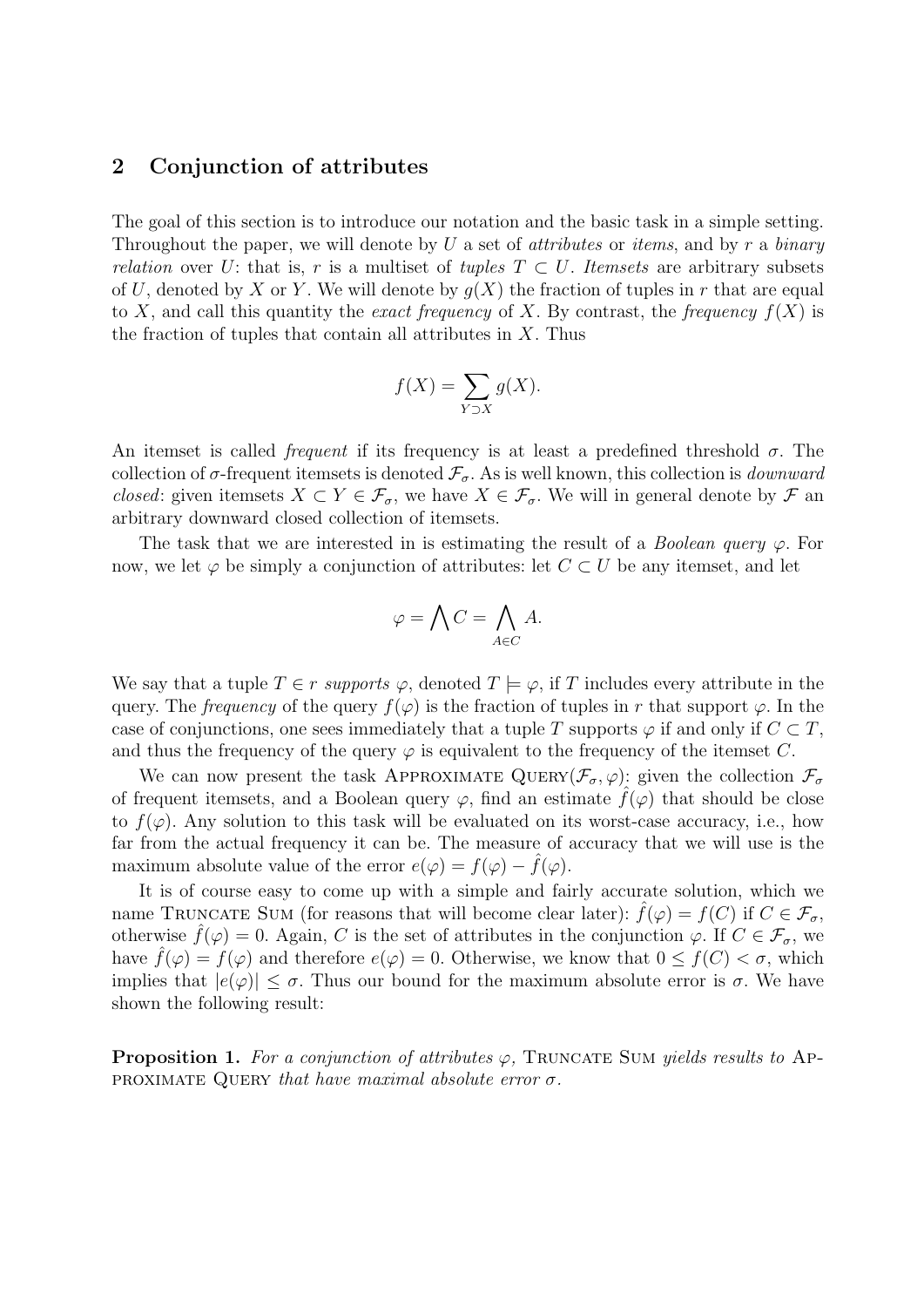## **3 Disjunction of attributes**

In this section we consider the case where  $\varphi$  is a disjunction of attributes. The main results are that the worst-case error of TRUNCATE SUM can be bounded by an expression that depends exponentially on the size of the negative border (which will be defined later), and that this worst-case bound cannot be decreased at all: that is, there are collections of frequent sets where the bound holds with equality.

We now investigate queries of the form

$$
\varphi = \bigvee D = \bigvee_{A \in D} A.
$$

A tuple  $T \in r$  supports the query if at least one of the attributes in D appears in T: in logical notation,  $T \models \varphi$  if  $D \cap T \neq \emptyset$ . The frequency of  $\varphi$  is, again, the fraction of tuples that support  $\varphi$ . A basic result in combinatorics is that this frequency can be obtained by the inclusion-exclusion principle:

$$
f(\varphi) = \sum_{X \subset D} [X \neq \emptyset] (-1)^{|X|+1} f(X).
$$
 (1)

Here, and in the sequel, we avoid long sum conditions in subscripts by using the "Iverson notation"

$$
[P] = \begin{cases} 1, & P \text{ is true,} \\ 0, & P \text{ is false,} \end{cases}
$$

popularized by Knuth [Knu92].

The inclusion-exclusion principle is fine if we know the frequency of every itemset  $X$ that is a subset of D. If we do not, our approach is to compute the sum over all itemsets whose frequencies we do know:

$$
\hat{f}(\varphi) = \sum_{X \subset D} [\emptyset \neq X \in \mathcal{F}_{\sigma}] (-1)^{|X|+1} f(X). \tag{2}
$$

The exponentially long sum (1) is truncated to the terms (2) that we know; thus the name Truncate Sum. The error made in the approximation is

$$
e(\varphi) = \sum_{X \subset D} [X \in \mathcal{G}] (-1)^{|X|+1} f(X),
$$

where by G we denote the family of non-frequent sets, i.e., the complement of  $\mathcal{F}_{\sigma}$ .

An intuition for this estimate is provided by the well-known Bonferroni inequalities, which state that if our collection  $\mathcal{F}_{\sigma}$  happens to contain exactly the itemsets of size at most k, then the error is bounded by the sum of frequencies of itemsets of size  $k + 1$ . [GS96] The proof is simple, although not entirely trivial: the error consists of exponentially many terms, which happen to mostly cancel out. We would like to prove analogues of the Bonferroni inequalities for our more general case.

We start from a simple upper bound that is not very interesting in itself but will be used in the proof of Theorem 1. Recall that  $\mathcal G$  is the complement of  $\mathcal F_{\sigma}$ .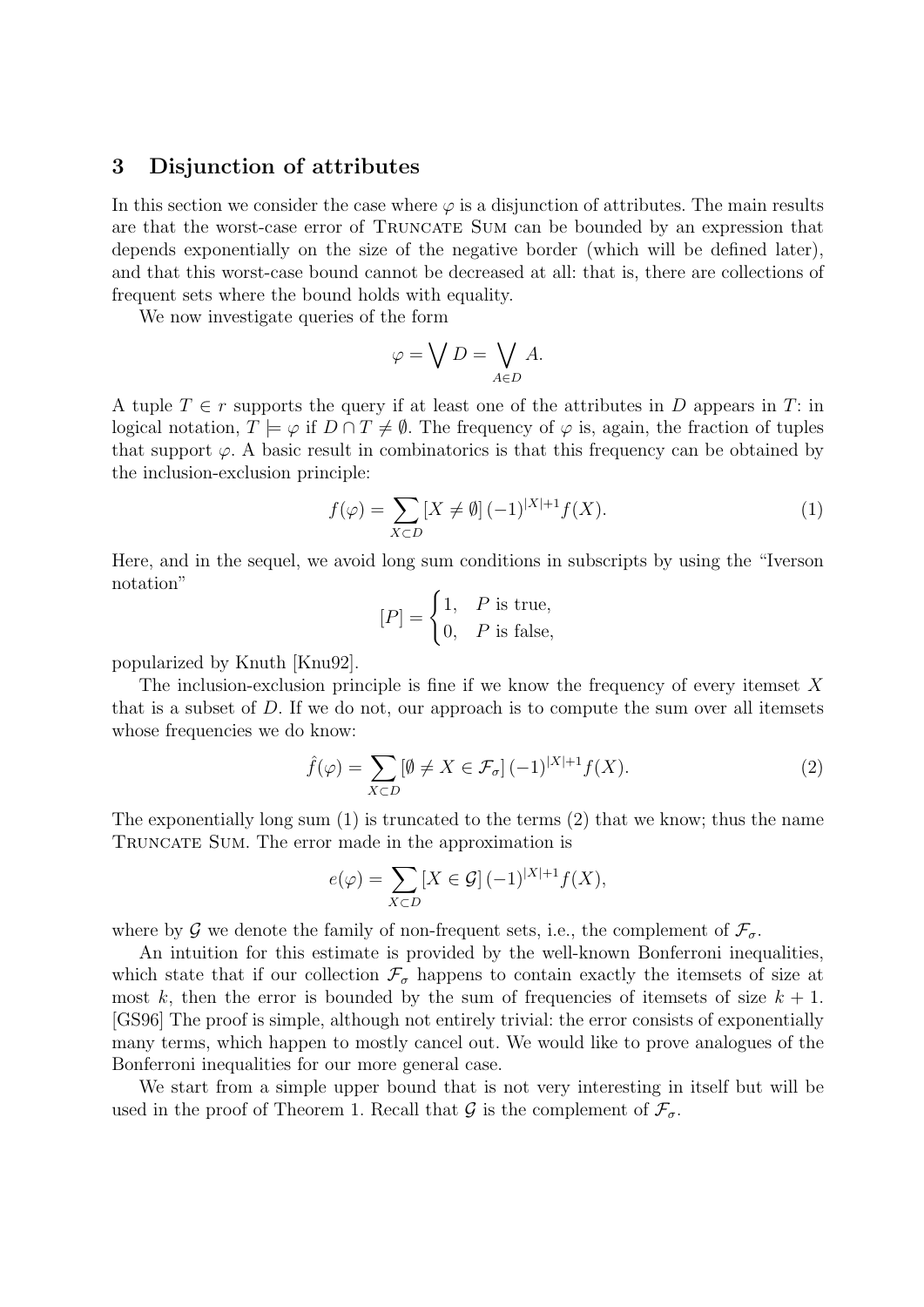**Lemma 1.** For a disjunction of attributes  $\varphi = \bigvee D$ ,

$$
|e(\varphi)| \le \sum_{X \in \mathcal{G}} \binom{|X|}{\lceil |X|/2\rceil} g(X).
$$

*Proof.* We write the frequency as a sum over tuples:  $f(X) = |r|^{-1} \sum_{T \in r} [T \supset X]$ , and therefore

$$
e(\varphi) = |r|^{-1} \sum_{T \in r} \sum_{X \subset T} [X \in \mathcal{G}] (-1)^{|X|+1}.
$$

One way of proving the Bonferroni inequalities is based on pairing up most of the tuples in  $\mathcal{G}$ ; we proceed similarly.

We first introduce some notation:  $t = |T|$ , and  $t' = [t/2]$ . It is well known that the power set  $\mathcal{P}(T)$  can be written as a union of  $\binom{t}{t}$  $_{t'}^{t}$  disjoint *chains*, where a chain means a collection C of sets where given any two sets  $X, Y \in C$ , either  $X \subset Y$  or  $Y \subset X$ . [Bol88, Theorem 1 of Section 4] The construction of Bollobás yields chains that are symmetric and consist of consecutive sets: if we write  $C = \{X_1, X_2, \ldots, X_k\}$  with  $X_1 \subset X_2 \subset \ldots X_k$ , then  $|X_1| + |X_k| = d$  and  $|X_{j+1}| = |X_j| + 1$  for all  $1 \leq j \leq k$ . Thus, if d is *odd*, each chain C is of even length, and the alternating sum  $\sum_{X \in C} (-1)^{|X|+1}$  is zero. If d is *even*, the chains from the construction are of odd length. However, we can remove one attribute A from T, perform the construction on  $T \setminus \{A\}$  to obtain a collection of  $\binom{d-1}{d'-1}$  $\binom{d-1}{d'-1}$  chains, and then add to the collection a duplicate of each chain with A added to every set: the result is a partition of  $\mathcal{P}(T)$  into  $2\binom{t-1}{t-1}$  $t-1 \choose t'-1} = \binom{t}{t'}$  $(t \atop t')$  chains, each of which consists of an even number of consecutive sets.

We can thus assume that there is a partition  $T = C_1 \cup C_2 \cup \cdots \cup C_m$  of T into  $m = \binom{t}{k}$  $\binom{t}{t'}$ disjoint chains, such that  $\sum_{X \in C_j} (-1)^{|X|+1} = 0$  for each chain  $C_j$ . Now

$$
\sum_{X \subset T} [X \in \mathcal{G}] (-1)^{|X|+1} = \sum_{j=1}^{m} \sum_{X \in C_j} [X \in \mathcal{G}] (-1)^{|X|+1}.
$$

Every chain  $C_i$  that is wholly contained in either  $\mathcal{F}_{\sigma}$  or  $\mathcal G$  contributes 0 to this sum. Every other chain contributes either 0 or  $\pm 1$ . Therefore,

$$
\left|\sum_{X\subset T} [X\in\mathcal{G}] (-1)^{|X|+1}\right| \leq m = \binom{t}{t'}.
$$

The claim follows by observing that  $g(X) = |r|^{-1} \sum_{T \in r} [T = X].$ 

Recall that the Bonferroni inequalities, which apply to the case where  $\mathcal{F}_{\sigma}$  consists of all itemsets of size at most k, give an error bound related to the itemsets of size  $k + 1$ . An analogue of the size  $k+1$  itemsets that is both intuitively appealing and practically useful is the *negative border*  $Bd^-$  [MT96], defined as the family of minimal non-frequent sets:

$$
Bd^{-} = \{ X \in \mathcal{G} \mid Y \in \mathcal{F}_{\sigma} \forall Y \subsetneq X \}.
$$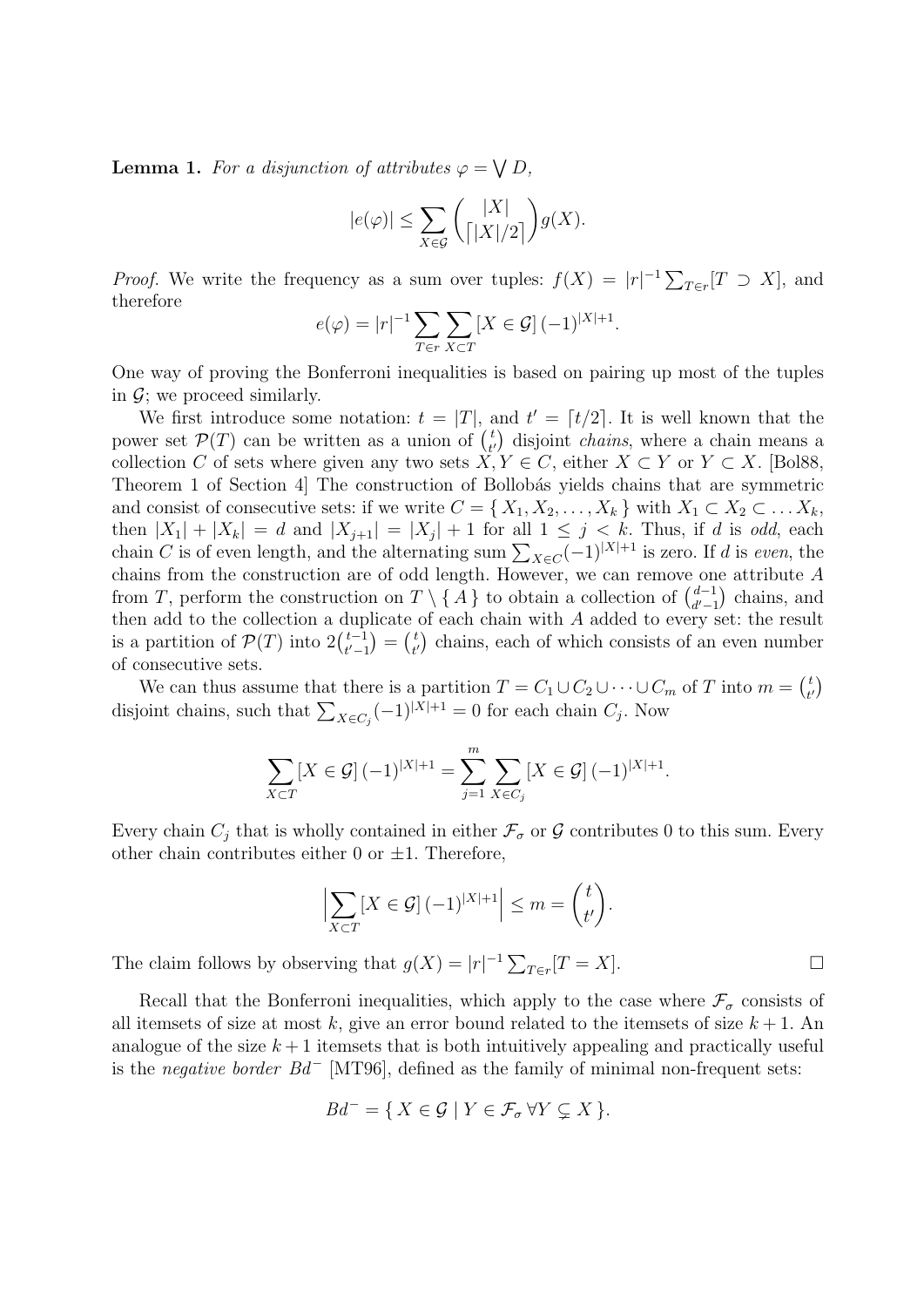Note that if  $\mathcal{F}_{\sigma}$  consists of sets of size at most k, then  $Bd^-$  is exactly the family of sets of size  $k + 1$ . The practical usefulness stems from the famous Apriori algorithm, which computes the family  $\mathcal{F}_{\sigma}$  and finds  $Bd^-$  as a byproduct of its stopping condition [AMS<sup>+96]</sup>.

We will prove a lemma connecting the negative border to the error  $e(\varphi)$ . First, we need to define some more notation:  $\mathcal{G}_D$  is the set of non-frequent subsets of D,

$$
\mathcal{G}_D = \{ X \mid X \in \mathcal{G}, X \subset D \},
$$

and the *negative border relative to D*, denoted  $Bd_D^-$ , consists of the minimal sets in  $\mathcal{G}_D$ . Note that  $Bd_D^- \subset Bd^-$ , since if X is minimal in  $\mathcal{G}_D$ , all subsets of X are in  $\mathcal{F}_\sigma$ , and therefore X is minimal also in G. We will also need the concept of *exact frequency of* X *relative to* D, defined for  $X \subset D$  as the fraction of tuples whose intersection with D is X, which we can write as

$$
g_D(X) = f\left(\bigwedge_{A \in X} A \wedge \bigwedge_{A \in D \setminus X} \neg A\right).
$$

**Lemma 2.** *Consider the query*  $\varphi = \bigvee D$ . If  $Bd_D^- \neq {\emptyset}$ , the algorithm TRUNCATE SUM *has an error of*

$$
e(\varphi) = \sum_{\emptyset \neq \mathcal{E} \subset B d_D^-} (-1)^{|\mathcal{E}| + |\bigcup \mathcal{E}|} g_D(\bigcup \mathcal{E}). \tag{3}
$$

To illustrate the lemma, consider some simple examples. If  $Bd_D^-$  consists of a single set  $B \neq \emptyset$ , the error is an inclusion-exclusion sum

$$
e(\varphi) = \sum_{X} [B \subset X \subset D] (-1)^{|X|+1} f(X),
$$

which is of course exactly the expression for  $(-1)^{|B|+1}g_D(B)$ .

Likewise, if  $Bd^-$  is the two-set family  $\{B_1, B_2\}$  with  $B_j \cap D \neq \emptyset$  for  $j = 1, 2$ , we obtain

$$
e(\varphi) = \sum_X [B_1 \subset X \subset D \text{ or } B_2 \subset X \subset D] (-1)^{|X|+1} f(X).
$$

We can use inclusion-exclusion to decompose the condition on  $X$ :

$$
[B_1 \subset X \subset D \text{ or } B_2 \subset X \subset D]
$$
  
= 
$$
[B_1 \subset X \subset D] + [B_2 \subset X \subset D] - [B_1 \cup B_2 \subset X \subset D]
$$

Thus we can break the formula for  $e(\varphi)$  into three components, which sum up to  $g_D(B_1)$ ,  $g_D(B_2)$  and  $-g_D(B_1 \cup B_2)$ . The proof of the lemma is a straightforward extension of this idea.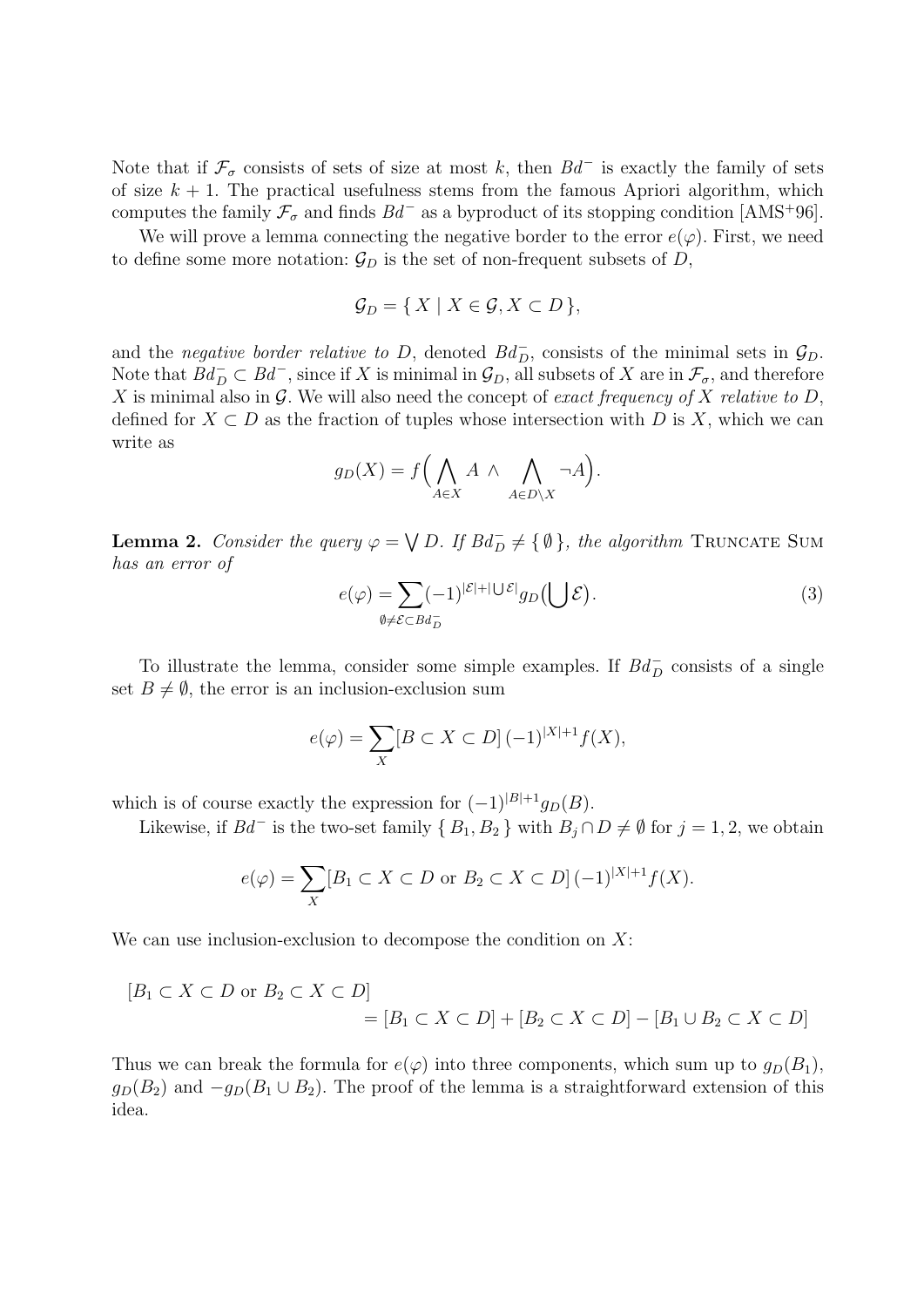*Proof of Lemma 2.* The error is given by

$$
e(\varphi) = \sum_{X} [X \in \mathcal{G}_D] (-1)^{|X|+1} f(X).
$$
 (4)

We can rewrite the condition  $X \in \mathcal{G}_D$  in terms of the minimal sets in  $\mathcal{G}_D$  as follows: We have  $X \in \mathcal{G}_D$  if and only if  $X \supset B$  for some  $B \in Bd_D^-$ . We apply inclusion-exclusion on the Iverson function:

$$
[X \in \mathcal{G}_D] = \sum_{B \in B d_D^-} [B \subset X \subset D] - \sum_{B_1, B_2 \in B d_D^-} [B_1 \cup B_2 \subset X \subset D] + \cdots
$$
  
= 
$$
\sum_{\emptyset \neq \mathcal{E} \subset B d_D^-} (-1)^{|\mathcal{E}|+1} [\bigcup \mathcal{E} \subset X \subset D].
$$

Plugging this in the error sum (4) and changing the order of summation, we obtain

$$
e(\varphi) = \sum_{\emptyset \neq \mathcal{E} \subset Bd_D^-} (-1)^{|\mathcal{E}|+1} \sum_X \left[ \bigcup \mathcal{E} \subset X \subset D \right] (-1)^{|X|+1} f(X).
$$

It now suffices to show that for  $Y \subset D$ ,

$$
(-1)^{|Y|}g_D(Y) = \sum_X [Y \subset X \subset D] (-1)^{|X|} f(X),
$$

for then letting  $Y = \bigcup \mathcal{E}$  yields (3). This is an easy exercise in inclusion-exclusion: given a tuple  $T \in r$ , write  $T = R \cup S$  with  $R \subset D$ ,  $S \subset U \backslash D$ . The tuple will contribute  $(-1)^{|R|}$  to all terms corresponding to  $X \subset R \cup S$ . In the case  $R = Y$ , the contribution is exactly  $(-1)^{|Y|}$ ; otherwise, the contributions cancel out.

Based on the lemma, we can prove an analogue to the Bonferroni inequalities that gives, however, rather larger bounds than the Bonferroni case.

**Theorem 1.** For a disjunction of attributes  $\varphi = \bigvee D$ , the absolute error  $|e(\varphi)|$  of TRUNcate Sum *is bounded by*

$$
\binom{|Bd_D^-|}{\big\lceil|Bd_D^-|/2\big\rceil}|Bd_D^-|^{-1}\sum_{X\in Bd_D^-}f(X).
$$

*Proof.* Arrange the sum (3) in the form

$$
e(\varphi) = \sum_{X \in \mathcal{G}_D} \nu(X) g_D(X).
$$

For the coefficients  $\nu(X)$  we have

$$
\nu(X) = (-1)^{|X|} \sum_{\mathcal{E} \subset B d_X^-} \left[ \bigcup \mathcal{E} = X \right] (-1)^{|\mathcal{E}|}.
$$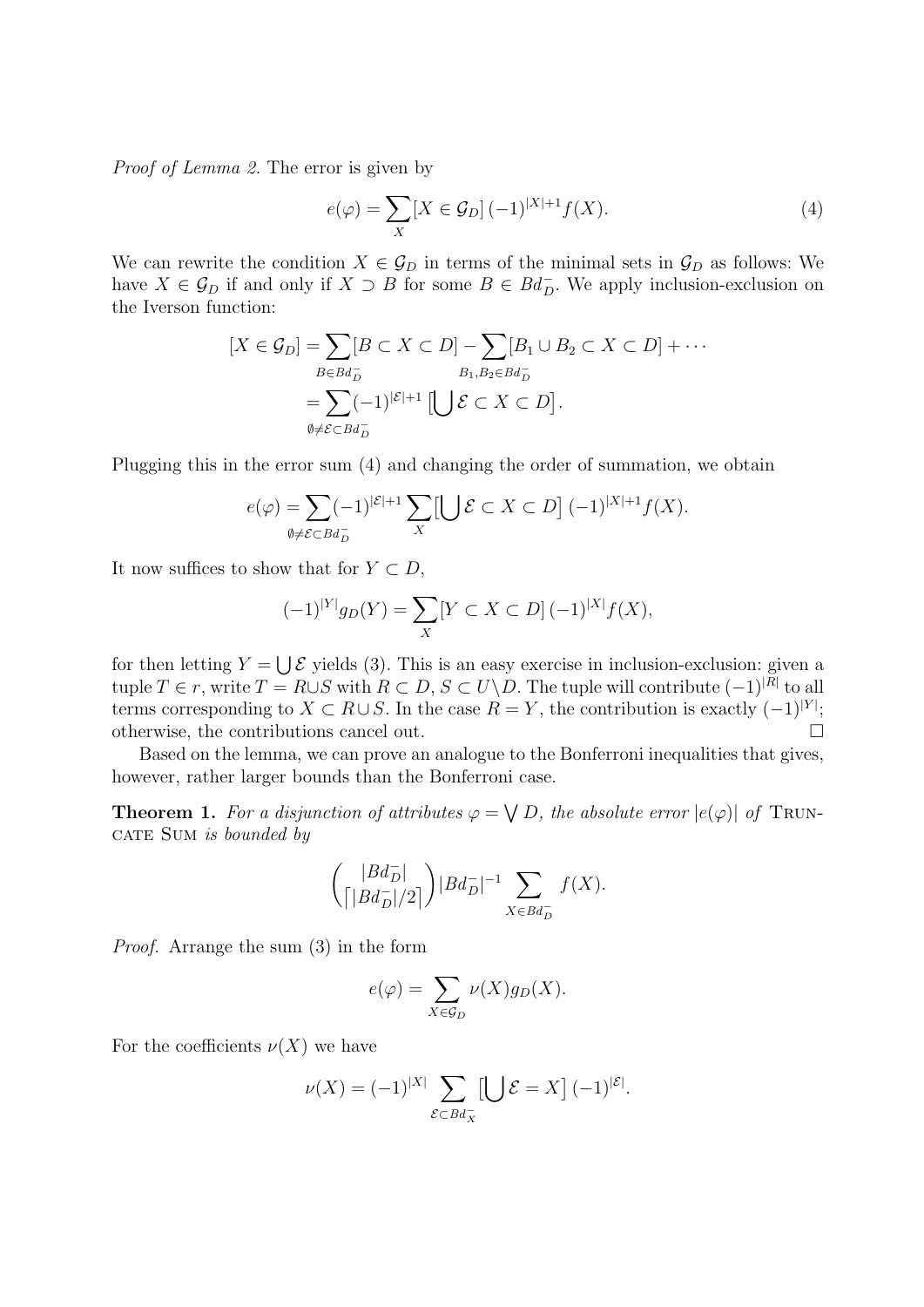In this sum, the condition  $[\bigcup \mathcal{E} = X]$  defines an upwards-closed subfamily of the powerset of  $Bd_X^-$ . We know from Lemma 1 that the absolute value of this alternating sum is bounded by  $\binom{m}{m'}$  with  $m = |Bd_X^-|$  and  $m' = \lceil m/2 \rceil$ .

Arrange also the sum  $\sum_{X \in B_d} f(X)$  in the form

$$
\sum_{X \in \mathcal{G}_D} \mu(X) g_D(X).
$$

We have for the coefficients  $\mu(X)$ 

$$
\mu(X) = \sum_{Y \in B d_D^-} [Y \subset X] = |B d_X^-| > 0
$$

for all  $X \in \mathcal{G}_D$ . The ratio  $|\nu(X)|/\mu(X)$  is bounded by  $\binom{m}{m'}/m$ , and this bound is largest for  $X = D$ . Thus

$$
|e(\varphi)| \leq \sum_{X \in \mathcal{G}_D} |\nu(X)| g_D(X) \leq \sum_{X \in \mathcal{G}_D} \left( \max \frac{|\nu(X)|}{\mu(X)} \right) \mu(X) g_D(X)
$$
  

$$
\leq \left( \frac{|Bd_D^-|}{\left| |Bd_D^-|/2 \right|} \right) |Bd_D^-|^{-1} \sum_{X \in Bd_D^-} f(X).
$$

Using the inequality  $f(X) < \sigma$  for  $X \in Bd^-$ , we can obtain a form of the bound that is independent of the actual frequencies of sets in the border.

**Corollary 1.** For a disjunction of attributes  $\varphi = \bigvee D$ ,

$$
e(\varphi) \le \binom{|Bd^-|}{\lceil|Bd^-|/2\rceil} \sigma.
$$

Thus, the bound depends superpolynomially on the size of the border. A natural question is whether the bound can be decreased. We will next show that the answer is negative: the bound is in the worst case tight. The example will have a small negative border. The key part in the proof is constructing the family  $\mathcal{F}_{\sigma}$  so that when Lemma 1 is used in the proof of Theorem 1, equality holds. This is the case when the minimal families  $\mathcal{E} \subset Bd_X^$ that satisfy the condition  $\bigcup \mathcal{E} = X$  are exactly of size  $\left[ |B_d(x)|/2 \right]$ .

**Theorem 2.** *There exists a set* U*, a relation* r *over* U*, and a downward-closed collection of itemsets*  $\mathcal F$  *such that for the disjunctive query*  $\varphi = \bigvee U$  *the absolute error of* TRUNCATE Sum *is*

$$
|e(\varphi)| = \binom{|Bd^-|}{\lceil|Bd^-\rceil/2\rceil} |Bd^-\rceil^{-1} \sum_{X \in Bd^-} f(X).
$$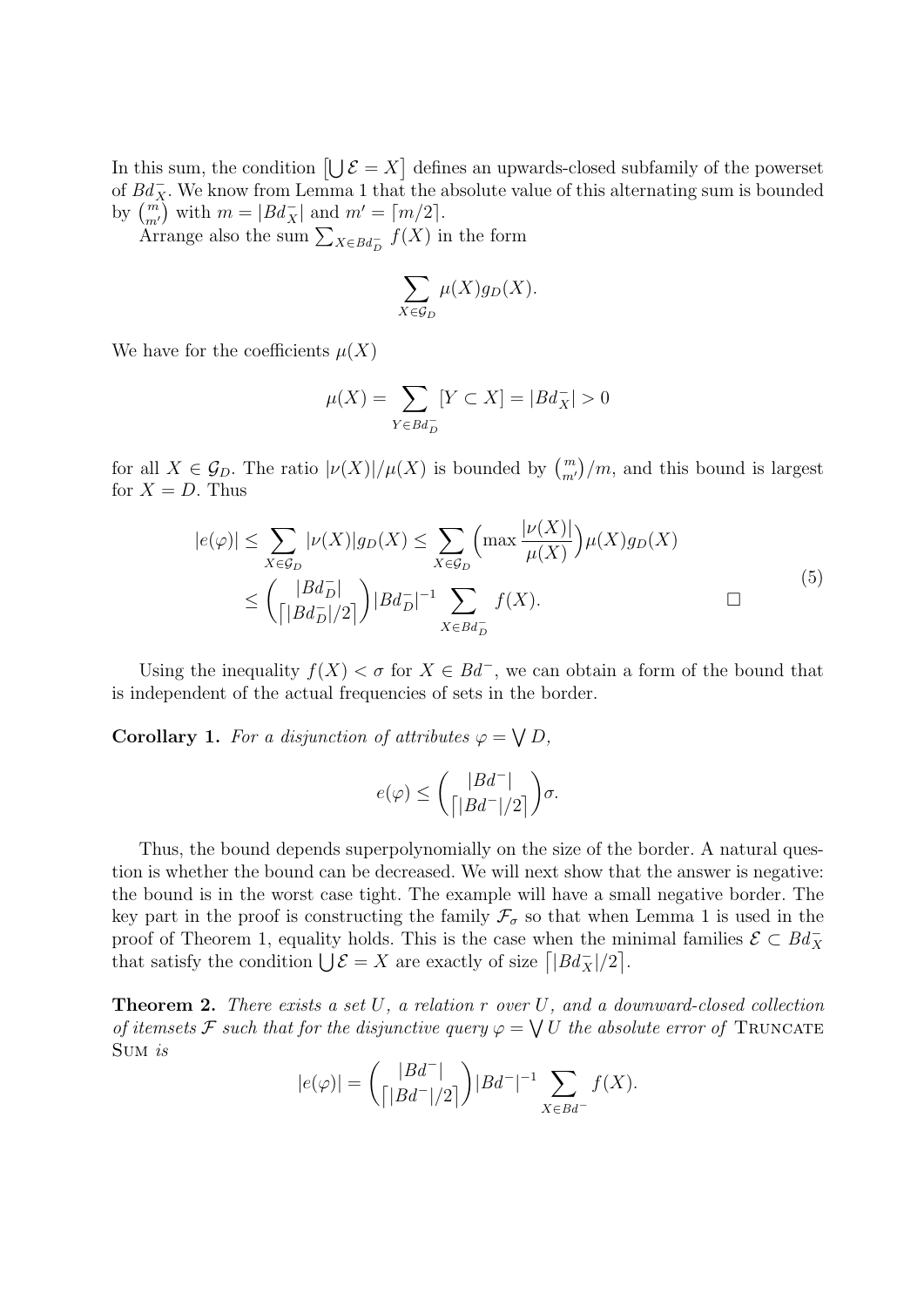*Proof.* Choose integer parameters  $p > k > 1$ ; p will be the number of sets in the negative border, and we will see later that choosing  $p = 2k + 1$  suits our purposes well. We will need  $n = \binom{p}{k}$ <sup>p</sup><sub>k</sub>) attributes: let  $U = [n] = \{1, ..., n\}$ . We will set up  $Bd^-$  so that for all families  $\mathcal{E} \subset \mathcal{B}d^{-}$ ,  $|\mathcal{E}| \leq k$  implies  $\bigcup \mathcal{E} \neq U$ , and  $|\mathcal{E}| > k$  implies  $\bigcup \mathcal{E} = U$ . To achieve this, we first enumerate all the k-element subsets of  $[p]$ ; there are n of them, and we will name them  $K_1, K_2, \ldots, K_n$  in any arbitrary order. Then for all  $q \in [p]$ , we define  $W_q$  as the set of those i such that  $q \notin K_i$ . Let  $Bd^- = \{W_q | q \in [p]\}\.$  Note that  $Bd^-$  is an antichain, since all sets  $W_q$  have the same number of elements; thus we can define  $\mathcal F$  as the downward-closed collection of sets that are not supersets of any sets in  $Bd^-$ , and  $Bd^$ will automatically be the negative border corresponding to  $\mathcal{F}$ .

We must now prove the assertion that for  $\mathcal{E} \subset Bd^-$ ,  $\bigcup \mathcal{E} = U$  if and only if  $|\mathcal{E}| > k$ . Given any collection  $\mathcal E$  of border sets, we can write  $\mathcal E = \{W_a \mid q \in Q\}$  for some index set  $Q \subset [p]$ . If  $|\mathcal{E}| = |Q| \leq k$ , some set  $K_i$  must be a superset of the index set  $Q$ , since we have enumerated all k-element subsets of [p]. But then we have that  $i \notin \bigcup \mathcal{E}$ , and thus  $\bigcup \mathcal{E} \neq U$ . Conversely, if  $\bigcup \mathcal{E} \neq U$ , there must be some  $i \notin \bigcup \mathcal{E}$ , and therefore for all  $q \in Q$  we must have  $q \in K_i$ , because  $i \notin W_q$ . But this means that  $Q \subset K_i$ , and therefore  $|\mathcal{E}| = |Q| \leq |K_i| = k$ . We have thus shown that  $\bigcup \mathcal{E} = U$  if and only if  $|\mathcal{E}| > k$ .

We will let  $\varphi = \bigvee U$  over all the attributes. Thus, the terms  $g_D(X)$  will be the usual exact frequencies  $g(X)$  and the family  $Bd_D^-$  will be the usual negative border  $Bd^-$ . We will also let  $g(U) = 1$  and  $g(X) = 0$  for all  $X \notin \mathcal{F}$ ,  $X \neq U$ . We can let  $g(X)$  be some sufficiently high number for all  $X \in \mathcal{F}$  so that  $\mathcal{F} = \mathcal{F}_{\sigma}$  for some  $\sigma$ .

Now we are in a position to apply Lemma 2. The sum over  $\mathcal{E} \subset Bd^-$  becomes a sum over those  $\mathcal E$  for which  $\bigcup \mathcal E = U$ , since  $g(\bigcup \mathcal E) = 0$  otherwise. By the construction, these are exactly those  $\mathcal E$  such that  $|\mathcal E| > k$ . Thus

$$
e(\varphi) = \sum_{\mathcal{E} \subset Bd^-} (-1)^{|\mathcal{E}| + |r|} [|\mathcal{E}| > k] = (-1)^{|r|} \sum_{j=k+1}^n (-1)^j {p \choose j}.
$$

It is an easy proof by induction that

$$
\sum_{j=k+1}^{n} (-1)^{j} {p \choose j} = (-1)^{k+1} {p-1 \choose k}.
$$

If we now let  $p = 2k + 1$ , we have

$$
|e(\varphi)| = \binom{2k}{k} = \binom{|Bd^-|}{|Bd^-|/2}.
$$

Since we have  $f(X) = 1$  for all  $X \in Bd^-$ , the frequency sum of sets in the border is  $\sum_X [X \in Bd^-]$  $Bd^{-}$   $f(X) = |Bd^{-}| = |Bd_{D}^{-}|$ . This completes the proof.

While the construction creates a small number of sets in the border, there are of course many sets that are "almost" in the border, which is not true in the usual Bonferroni situation. The following theorem is another analogue of the Bonferroni inequalities.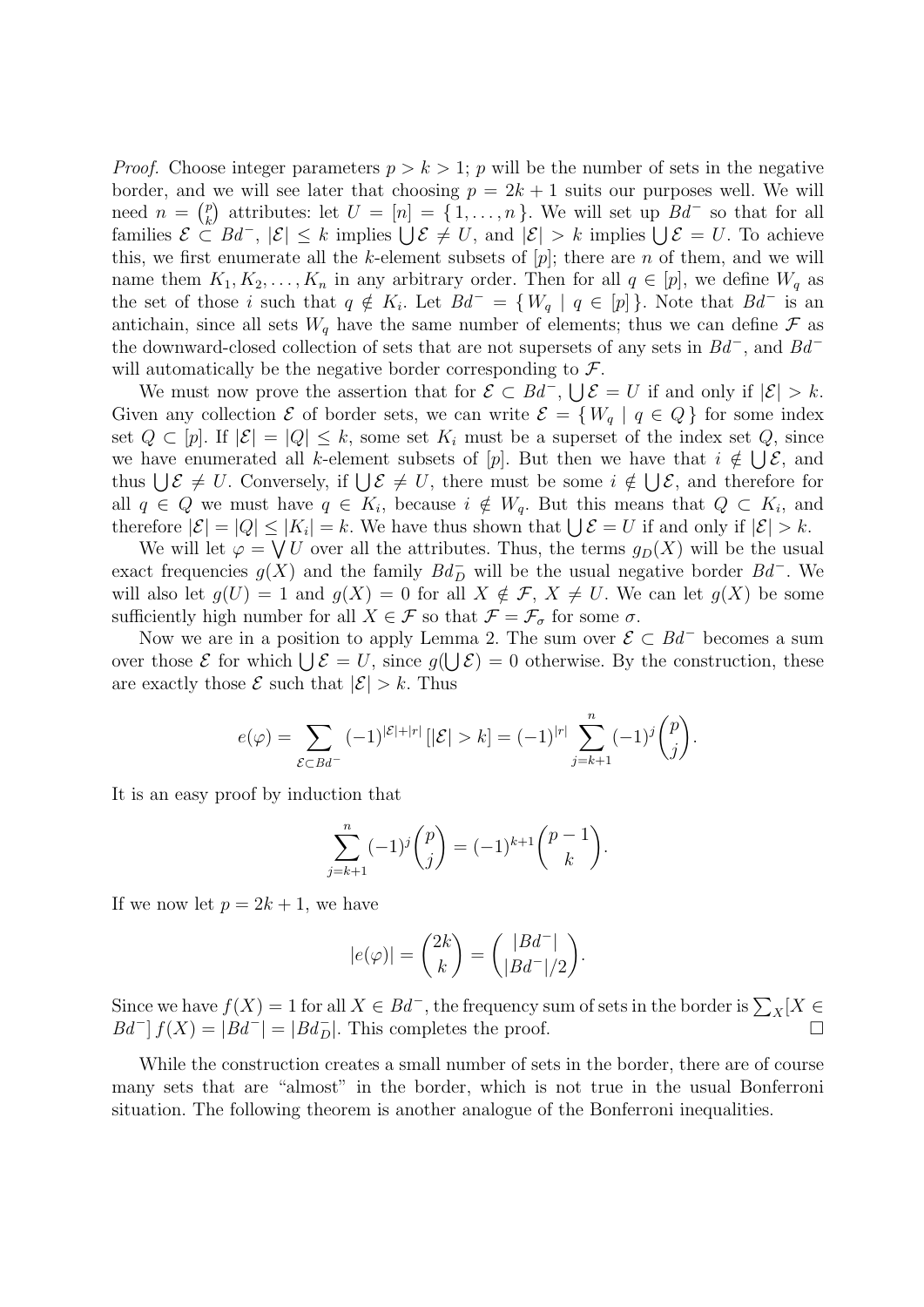**Theorem 3.** Define the thick negative border  $Bd_{\ast}^-$  as the family of itemsets that are not *frequent but that have at least one frequent subset. Then*

$$
e(\varphi) \le \sum_{X \in B d_*^-} f(X).
$$

*Proof.* Again, we will write  $e(\varphi)$  as a sum over all tuples  $T \in r$ . We will show that the contribution made by T toward  $e(\varphi)$  is bounded by the number of sets in  $Bd_*^-$  that include T, which implies the claimed upper bound.

First of all, if  $T \in \mathcal{F}_{\sigma}$ , the contribution is zero. Otherwise, the contribution is

$$
\sum_{X \subset T} [X \notin \mathcal{F}_{\sigma}] (-1)^{|X|+1}.
$$
 (6)

Select any attribute  $A \in T$ , and delete from the sum (6) all pairs  $X, Y \notin \mathcal{F}_{\sigma}$  such that  $Y =$  $X \cup \{A\}$ . What we have left is

$$
\sum_{X \subset T} [X \notin \mathcal{F}_{\sigma}] \left[ X \setminus \{ A \} \in \mathcal{F}_{\sigma} \right] (-1)^{|X|+1}.
$$

All sets fulfilling both conditions of the sum are in  $Bd_*^- \cap \mathcal{P}(T)$ , and thus the absolute value of the contribution is bounded by  $|Bd_*^- \cap \mathcal{P}(T)|$ . Summing these inequalities for all contributions yields

$$
|e(\varphi)| \le \sum_{T \in R} |B d_*^- \cap \mathcal{P}(T)| \le \sum_{T \in R} |B d_*^-| = \sum_{X \in B d_*^-} f(X). \qquad \Box
$$

We have proved two theorems for upper-bounding the absolute error: Theorems 1 and 3. Both theorems are problematic in practice: the bound of Theorem 1 grows exponentially, and the thick border of Theorem 3 can be very large. It would be useful to find a bound for TRUNCATE SUM in-between these two theorems. Note that the construction of Theorem 2 creates a large number of maximal frequent sets. By analogy with the negative border, one can define the *positive border*  $Bd^+$  as the collection of these sets. For the construction,  $Bd^+$  is large and  $Bd^-$  is small; in many practical cases,  $Bd^+$  is smaller and  $Bd^-$  larger. The set  $Bd^+ \cup Bd^-$  is worth investigating, and we conjecture (again [Man02]) that

$$
e(\varphi) \le \sum_X [X \in Bd^- \cup Bd^+] f(X).
$$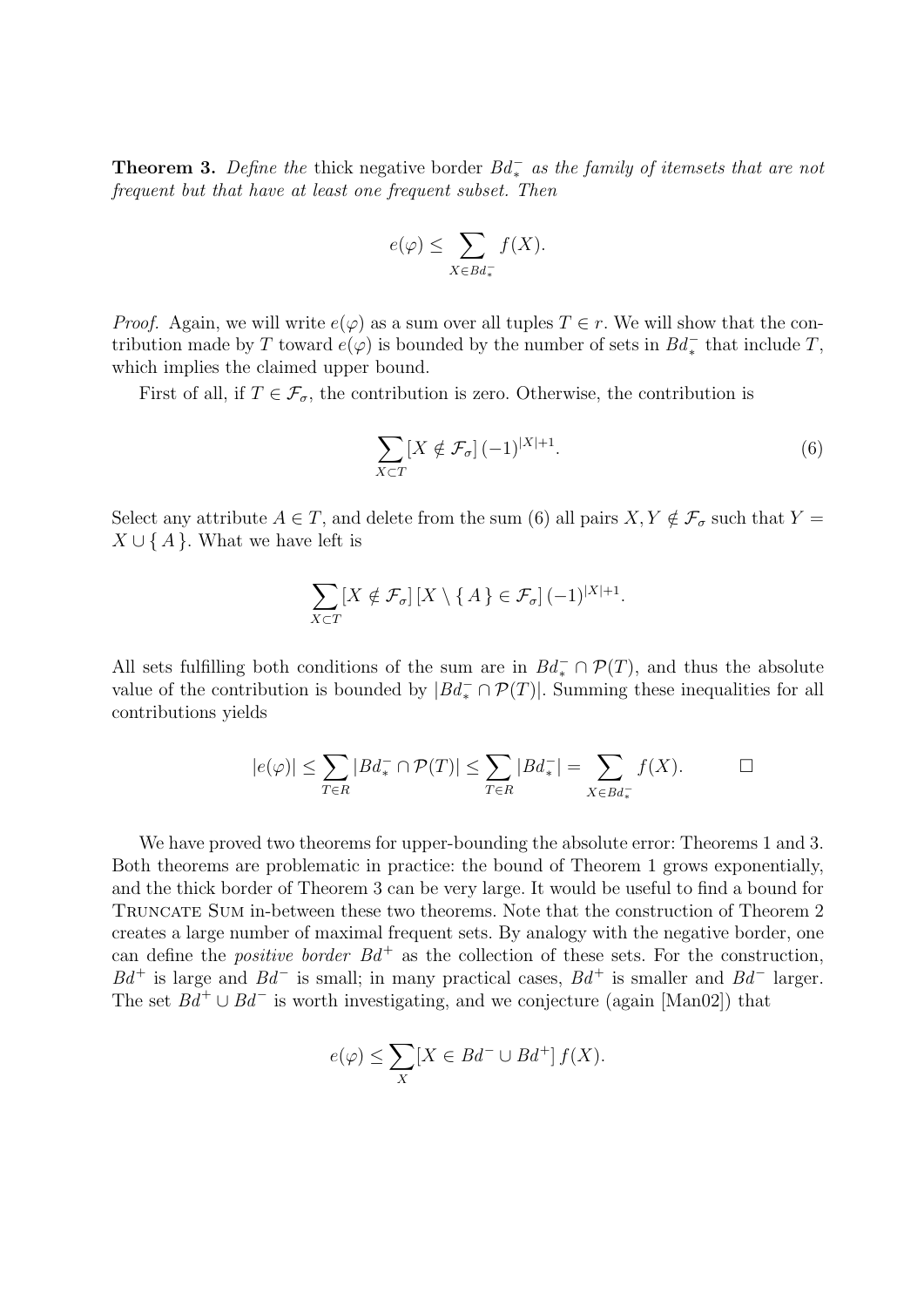## **4 General queries**

In this section we will generalize the preceding discussion: we will define TRUNCATE SUM for arbitrary Boolean formulas  $\varphi$ , and prove counterparts of Lemma 2 and Theorem 1. The bounds provided by these results can be even larger than the disjunction-specific bounds of the previous section.

Let now  $\varphi$  be an arbitrary Boolean formula, i.e., an expression consisting of negation  $\neg$ , conjunction  $\wedge$ , disjunction  $\vee$  and attributes  $A \in U$ . We define the semantics of such formulas in the usual way:  $T \models \varphi$  if  $\varphi$  is true when the attributes are substituted by their values in T. The goal remains the same: to approximate  $f(\varphi)$ , the fraction of tuples supporting  $\varphi$ , given the collection  $\mathcal{F}_{\sigma}$  of  $\sigma$ -frequent itemsets.

The support of the query formula can obviously be written as

$$
f(\varphi) = \sum_{X} [X \models \varphi] g(X).
$$

We denote the coefficients  $\zeta(X) = [X \models \varphi]$ . What we want to do is write

$$
f(\varphi) = \sum_{X} \xi(X) f(X)
$$

with suitable new coefficients  $\xi(X)$ , and then truncate the sum, obtaining

$$
\hat{f}(\varphi) = \sum_{X} [X \in \mathcal{F}_{\sigma}] \, \xi(X) f(X).
$$

To compute the new coefficients, we can use inclusion-exclusion: since

$$
g(X) = \sum_{Y} [Y \supset X] (-1)^{|Y \setminus X|} f(Y),
$$

we have

$$
f(\varphi) = \sum_{X} \zeta(X)g(X) = \sum_{X} \sum_{Y} \zeta(X) [Y \supset X] (-1)^{|Y \setminus X|} f(Y)
$$
  
= 
$$
\sum_{Y} f(Y) \sum_{X} \zeta(X) [Y \supset X] (-1)^{|Y \setminus X|}.
$$

The required coefficients are thus given by

$$
\xi(Y) = \sum_{X} [X \subset Y] (-1)^{|Y \setminus X|} \zeta(X).
$$

Next we prove a generalization of Lemma 2.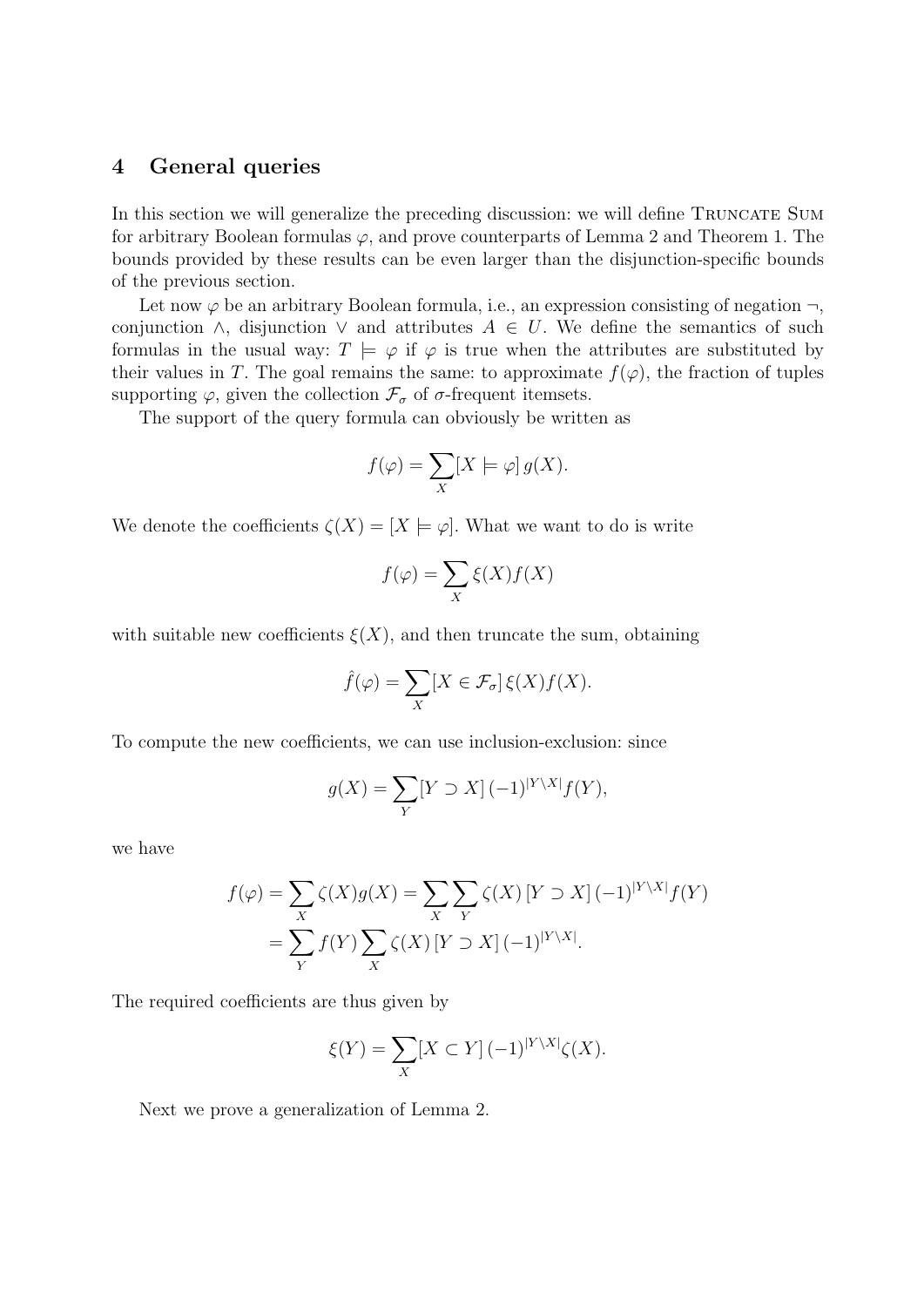**Lemma 3.** *When*  $\varphi$  *is an arbitrary Boolean formula with exact-frequency coefficients*  $\zeta(X)$  =  $[X \models \varphi]$  and the border  $Bd^-$  does not contain the empty set,

$$
e(\varphi) = \sum_{X} \nu(X)g(X),
$$

*where*

$$
\nu(X) = (-1)^{|X|} \sum_{\emptyset \neq \mathcal{E} \subset B d_X^-} (-1)^{|\mathcal{E}|+1} \sum_Y \left[ X \setminus \bigcup \mathcal{E} \subset Y \subset X \right] (-1)^{|Y|} \zeta(Y).
$$

*Proof.* The error is

$$
e(\varphi) = \sum_{X} [X \in \mathcal{G}] \xi(X) f(X)
$$
  
= 
$$
\sum_{X,Y} [X \in \mathcal{G}] f(X) [Y \subset X] (-1)^{|X \setminus Y|} \zeta(Y).
$$

Again we apply inclusion-exclusion on the condition  $X \in \mathcal{G}$ :

$$
[X \in \mathcal{G}] = \sum_{\emptyset \neq \mathcal{E} \subset Bd^-} (-1)^{|\mathcal{E}|+1} [X \supset \bigcup \mathcal{E}],
$$

obtaining

$$
e(\varphi) = \sum_{\substack{\emptyset \neq \mathcal{E} \subset Bd^{-} \\ \emptyset \neq \mathcal{E} \subset Bd^{-}}} (-1)^{|\mathcal{E}|+1} \sum_{X,Y} [X \supset \bigcup \mathcal{E}] f(X) [Y \subset X] (-1)^{|X \setminus Y|} \zeta(Y)
$$
  
\n
$$
= \sum_{\substack{\emptyset \neq \mathcal{E} \subset Bd^{-} \\ \emptyset \neq \mathcal{E} \subset Bd^{-}}} (-1)^{|\mathcal{E}|+1} \sum_{Y} (-1)^{|Y|+1} \bigcup \mathcal{E} \cup Y \big] \zeta(Y) g(\bigcup \mathcal{E} \cup Y).
$$

Regrouping the terms yields

$$
e(\varphi) = \sum_{X} g(X)(-1)^{|X|} \sum_{\emptyset \neq \mathcal{E} \subset B d_X^-} (-1)^{|\mathcal{E}|+1} \sum_{Y} \left[ X \setminus \bigcup \mathcal{E} \subset Y \subset X \right] (-1)^{|Y|} \zeta(Y),
$$

which is the claim.  $\Box$ 

To see that this generalizes Lemma 2, let  $\varphi = \bigvee D$ . Then  $\zeta(X) = [X \cap D \neq \emptyset]$ . Consider the sum over  $Y$ :

$$
\sum_{Y} [X \setminus \bigcup \mathcal{E} \subset Y \subset X] (-1)^{|Y|} [Y \cap D \neq \emptyset]. \tag{7}
$$

We may assume that  $\bigcup \mathcal{E} \subset X$ , since the outer sum is taken over  $\mathcal{E} \subset Bd_X^-$ . Furthermore, if  $\bigcup \mathcal{E}$  contains any attribute A that is not in D, we can pair up terms corresponding to  $Y \ni A$  and  $Y \setminus \{A\}$ , and thus show that the sum (7) is 0. On the other hand, if X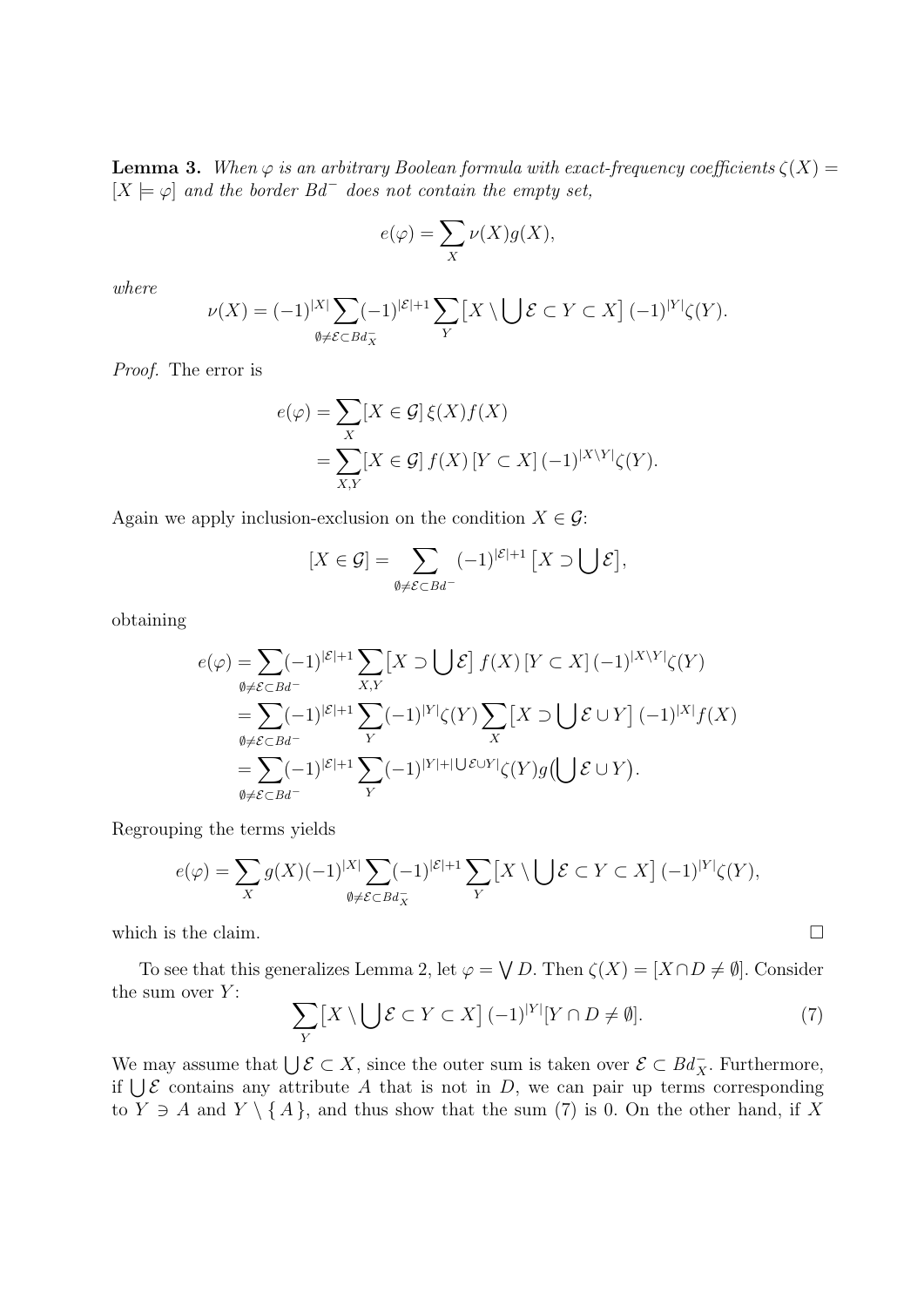contains any attributes that are in D but not in  $\bigcup \mathcal{E}$ , the Iverson function  $[Y \cap D \neq \emptyset]$  is always 1, and since  $\bigcup \mathcal{E} \neq \emptyset$ , and the sum (7) is seen to compute the difference in number of even and odd subsets of  $\bigcup \mathcal{E}$ , which is of course 0.

Assume now that  $X = \bigcup \mathcal{E} \cup Z$  with  $\bigcup \mathcal{E} \subset D$  and  $Z \cap D = \emptyset$ . We thus have for  $Z \subset D$  $Y \subset X$  that  $[Y \cap D \neq \emptyset] = [Y \neq Z]$ , and the sum (7) becomes  $-(-1)^{|Z|} = (-1)^{|X \setminus \bigcup \mathcal{E}|+1}$  $(-1)^{|X|+|\bigcup \mathcal{E}|+1}$ , since  $\bigcup \mathcal{E} \subset X$ .

We have shown for all  $X$  that

$$
\sum_{\emptyset \neq \mathcal{E} \subset Bd_X^-} (-1)^{|\mathcal{E}|+1} \sum_{Y} \left[ X \setminus \bigcup \mathcal{E} \subset Y \subset X \right] (-1)^{|Y|} \zeta(Y)
$$
  
= 
$$
\sum_{\emptyset \neq \mathcal{E} \subset Bd_X^-} \left[ \bigcup \mathcal{E} \subset D \right] \left[ (X \setminus \bigcup \mathcal{E}) \cap D = \emptyset \right] (-1)^{|\mathcal{E}|+|\bigcup \mathcal{E}|}.
$$

The result of Lemma 2 follows by noting that for  $X \subset D$ 

$$
g_D(X) = \sum_Y [Y \cap D = \emptyset] g(X \cup Y)
$$

and rearranging terms.

The coefficients  $\nu(X)$  used in the statement of the lemma have already played a role in proving Theorem 1: the key part was showing that  $|\nu(X)| \leq 2^{|Bd_X^-|}$  for disjunctions  $\varphi$ . A natural question then is, how large can  $|\nu(X)|$  be for general queries? To answer this question, we rearrange the sum as

$$
\nu(X) = (-1)^{|X|} \sum_{Y} [Y \subset X] (-1)^{|Y|} \zeta(Y) \sum_{\emptyset \neq \mathcal{E} \subset B d_X^-} (-1)^{|\mathcal{E}|+1} [X \setminus \bigcup \mathcal{E} \subset Y]. \tag{8}
$$

Denote by S the innermost sum. We can rewrite it in the form

$$
S = \sum_{\emptyset \neq \mathcal{E} \subset B d_X^-} [X \setminus Y \subset \bigcup \mathcal{E}] (-1)^{|\mathcal{E}|+1},
$$

which is seen to be an inclusion-exclusion sum over the upwards-closed subfamily

$$
\left\{ \mathcal{E} \subset B d_X^- \middle| \bigcup \mathcal{E} \supset X \setminus Y \right\} \tag{9}
$$

of the powerset of  $Bd_X^-$ . Applying Lemma 1 to this sum, we have for  $|S|$  an upper bound of  $\binom{p}{p}$  $\binom{p}{p/2}$ , where  $p = |Bd_X^-|$ . Combining this with the fact that  $\zeta(Y)$  is always 0 or 1, we obtain

$$
|\nu(X)|\leq 2^{|X|-1}\binom{|Bd_X^-|}{\lceil|Bd_X^-|/2\rceil}.
$$

We thus have the following analogue of Theorem 1.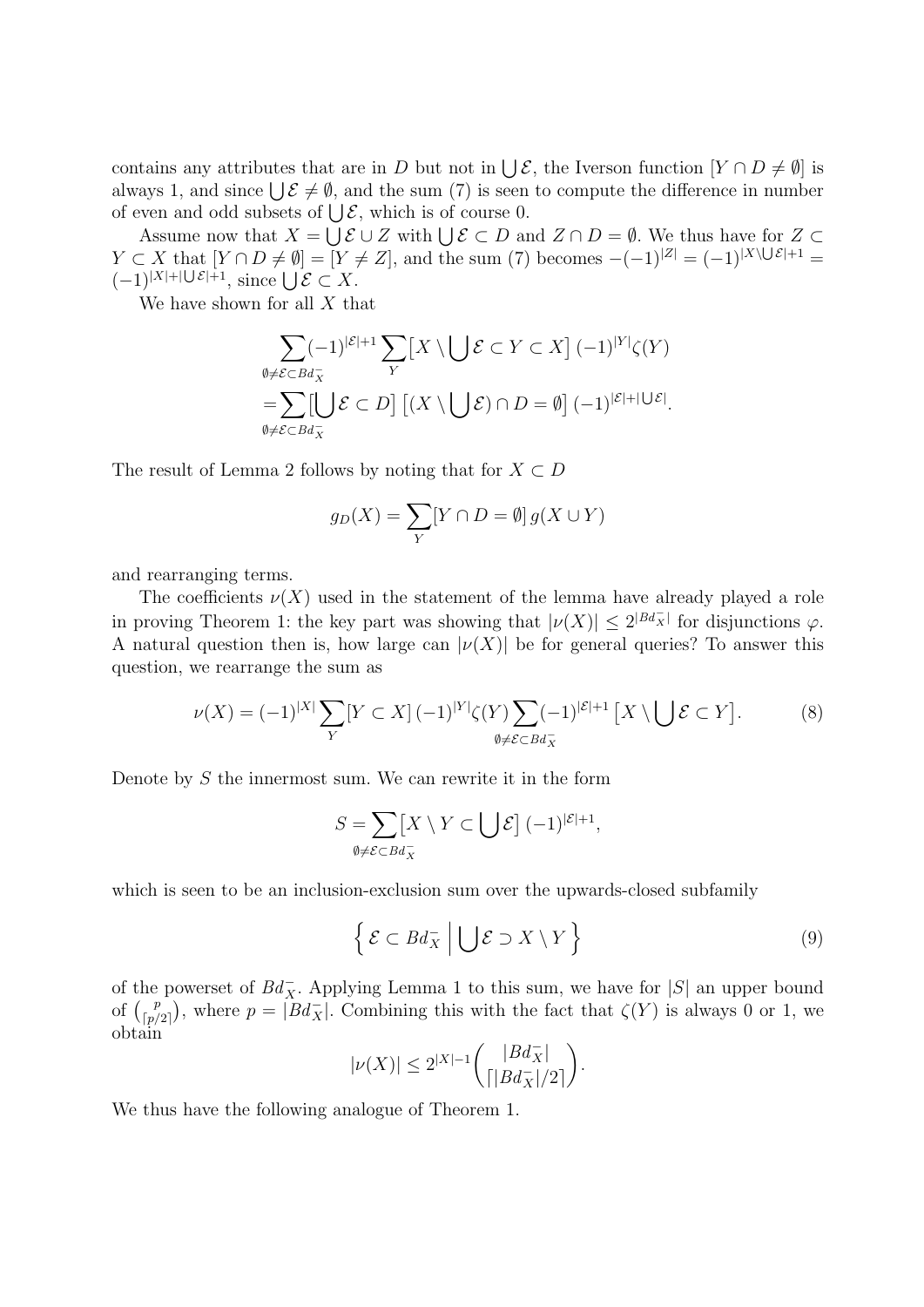**Theorem 4.** For an arbitrary query  $\varphi$ , the absolute error  $|e(\varphi)|$  of TRUNCATE SUM is *bounded by*

$$
2^{|U|-1} \binom{|Bd^-|}{\lceil|Bd^-\rceil/2\rceil} |Bd^-|^{-1} \sum_{X \in Bd^-} f(X).
$$

The bound in the general case is even larger than the one in the disjunction case. How close to the bound can we come? Consider the sum (8). The form of the alternating sum over Y suggests that a parity-like function would be a difficult case: if  $\zeta(Y) = 1$  if and only if  $|Y|$  is even, the sum becomes

$$
\nu(X) = (-1)^{|X|} \sum_{Y \subset X} [|Y| \text{ even}] S,
$$

where  $S$  is the inclusion-exclusion sum mentioned in the proof of Theorem 4. The bound for  $|S|$  used Lemma 1, where it is easy to see that equality holds if the upwards-closed family (9) consists of those sets  $\mathcal{E} \subset B d_X^-$  that have  $|\mathcal{E}| = |B d_X^-|/2|$ . But for  $Y = \emptyset$  exactly this is achieved by the construction in the proof of Theorem 2. For larger sets  $Y \subset X$ , S is smaller; however, this suffices to show that if the statement of Theorem 4 is to be strengthened, one cannot simply decrease the general bound for  $|S|$ , but more careful analysis of the double sum (8) is required.

### **5 Conclusion and future work**

We have described the APPROXIMATE QUERY problem and analyzed the TRUNCATE SUM algorithm, expanding upon the foundations in [MT96]. The results are disappointing in a sense: for the simple-looking query class of disjunctions of attributes, the behavior is not even polynomial in the size of the border. However, this is a worst-case situation that may not be very realistic in practical, sparse datasets. In the proof of Theorem 1, the key inequality (5) is based upon bounding the ratio  $|\nu(X)|/\mu(X)$ . However, the ratio is multiplied by the quantity  $q_D(X)$ , the exact frequency of X when the data is projected to the attributes in  $D$ , and in sparse data it is reasonable that this quantity should vanish for most large itemsets X. This observation suggests a modified algorithm: when mining the frequent itemsets, remove from the data those tuples where the ratio would be large, and store them separately; if the data is sparse, there should not be too many of these tuples. Queries can be computed exactly for the difficult, dense tuples, and approximated for the easy part of the data condensed into the frequent itemset representation.

More generally, assume that there is space for storing some extra information along with the frequent itemsets. The question then is, what is a good class of information to store in order to approximate a wide variety of queries?

Another avenue for future research is to use the information inherent in frequent itemsets in some way other than truncating the inclusion-exclusion sum. In the Bonferroni case, Linial and Nisan have shown that if the frequencies are known for sets  $X$ with  $|X| \geq \Omega(\sqrt{|D|})$ , there are good approximations to  $f(\bigvee D)$  using multipliers other